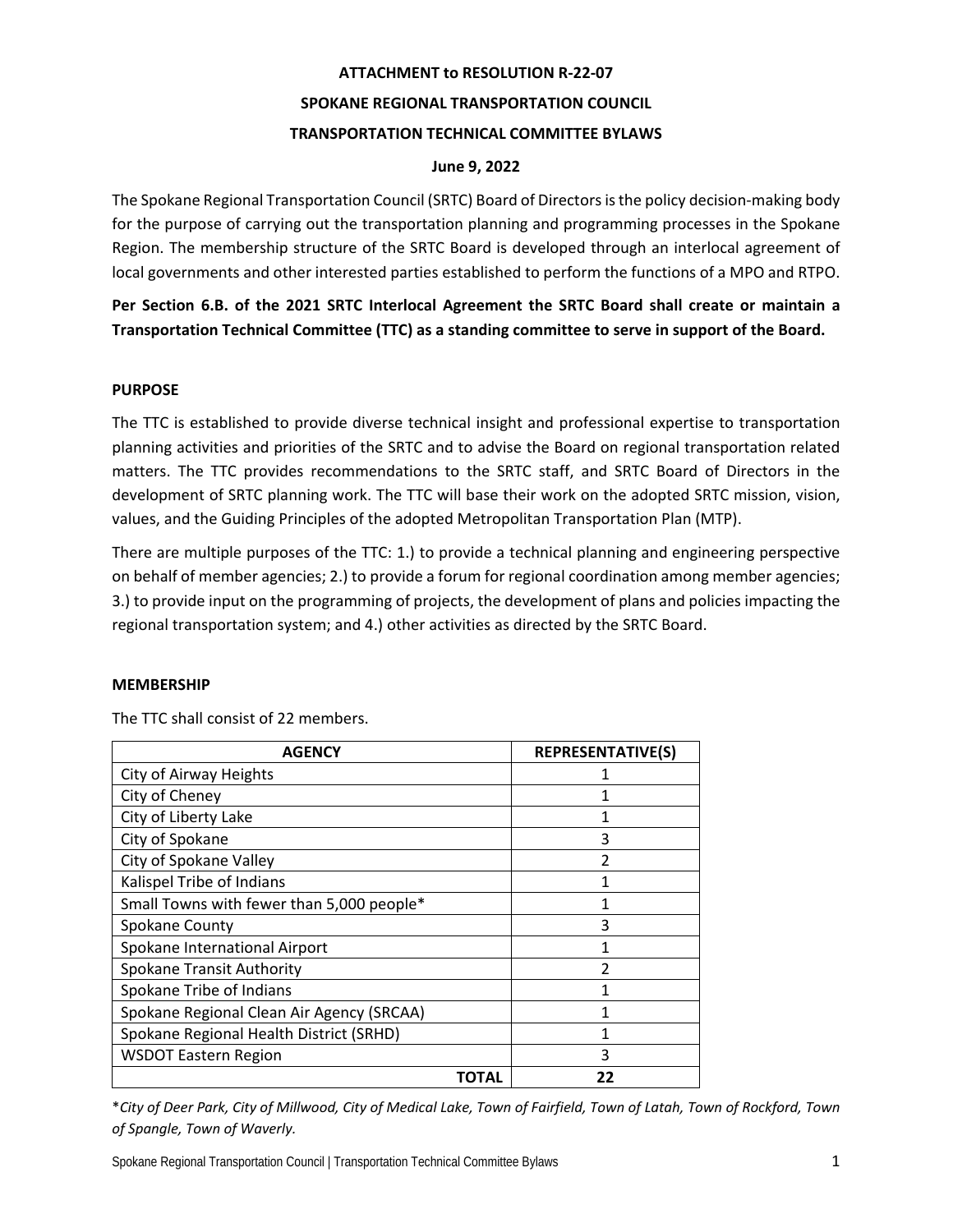The eight small towns and small cities will meet as needed to address issues as identified by members of this group and at a minimum once per year to establish the voting representative and alternate for the upcoming calendar year. In the event that a small city or town reaches or surpasses 5,000 population (per Washington State Office of Financial Management), the Bylaws may be updated to reflect this change.

Each agency shall appoint its representative and alternate in writing to the SRTC Executive Director. Each representative and alternate shall serve until changed by the appointing agency and written notice is provided to the SRTC Executive Director.

Appointees should be technically competent, qualified, and authorized to represent their agency's transportation related planning issues, goals, and policies. The intent is to draw the needed expertise from each agency which could include representation from the following disciplines: transportation planning, land use planning, traffic, and/or public works. TTC members shall not be elected officials or members of the SRTC Board.

# **OFFICERS**

The TTC shall annually select and recommend to the SRTC Board one of its members to act as Chair and one as Vice-Chair for terms of one year. The SRTC Board will appoint the TTC Chair at a regularly scheduled meeting. The TTC shall recommend its Chair and Vice-Chair in such a way that no one participating agency is filling both positions at the same time. The selection shall be made no later than November of each year for the following calendar year. The office shall rotate on a yearly basis among the following parties:

City of Spokane WSDOT Spokane County Airway Heights, Cheney, Liberty Lake, Tribes, SIA, or Small Towns representative Spokane Transit City of Spokane Valley

The TTC Chair shall preside over all TTC meetings. The TTC Chair shall be responsible for communicating to the Board and Agency on matters as may be directed by the TTC and shall further perform other duties as may be requested by the TTC. The TTC Vice-Chair shall perform all duties of the TTC Chair during the absence of the TTC Chairman. Transportation Technical Committee (TTC)

In the event the Chair vacates his/her position, and the Vice Chair fulfills the Chairs duties, the Vice Chair still remains eligible to serve an additional term as Chair. As an Ex-officio member of the SRTC Board, the TTC Chair or TTC Vice-Chair shall make every attempt to attend all meetings of the SRTC Board.

## **ATTENDANCE**

Members of the TTC are expected to attend all regularly scheduled meetings or shall notify the TTC Chair or SRTC staff in advance of an absence and identify the designated alternate.

If the member agency or designated alternate are unable to attend a meeting, the member can appoint a temporary alternate for that meeting by notifying the TTC Chair or SRTC staff in advance of the meeting.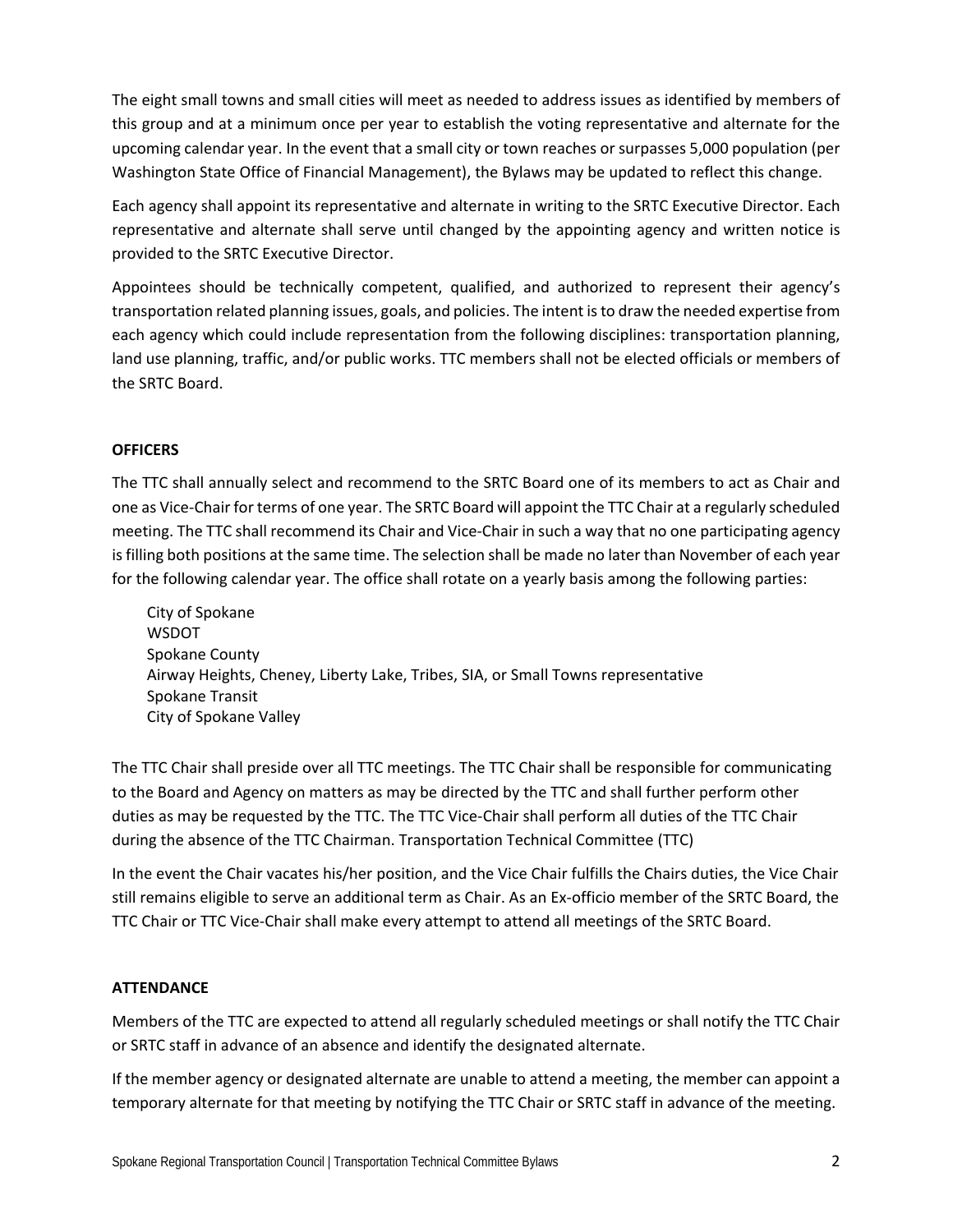### **VACANCIES**

Should a vacancy occur on the TTC, SRTC will contact the Tribe/agency/jurisdiction for a membership designation.

#### **MEETINGS**

SRTC advisory committees shall meet as needed to perform the duties of the committee as requested by SRTC staff or as directed by the SRTC's Board. All meeting dates shall be issued to the general public as described in SRTC's Public Involvement Policy.

All meetings of SRTC advisory committees shall be open and public and all persons shall be permitted to attend any meeting unless otherwise provided in RCW Chapter 42.30.

#### **QUORUM**

A quorum is a simple majority of committee members. No advisory committee shall take action without a quorum.

#### **SUB-COMMITTEES**

The Chair of an SRTC advisory committee may appoint and establish sub-committees composed of members and non-members to carry out the functions of the general committee. Membership on subcommittees shall not include a quorum of the advisory committee. To encourage broad regional discussion, SRTC advisory committees may, on occasion, form joint sub-committees.

#### **ADMINISTRATIVE SUPPORT**

SRTC staff shall provide administrative support to SRTC advisory committees. This includes developing committee agendas, arranging for materials and presentations asrequested by the TTC, providing meeting notices and arranging meeting venues.

#### **MINUTES**

Minutes for all SRTC advisory committees will be taken and distributed by SRTC staff. Approved minutes will be posted on the SRTC website. A summary of SRTC advisory committee's discussions will be included in the SRTC Board monthly packet.

#### **AGENDA**

An agenda should be provided in advance of each meeting. Staff coordinates with the committee Chair to develop the agenda.